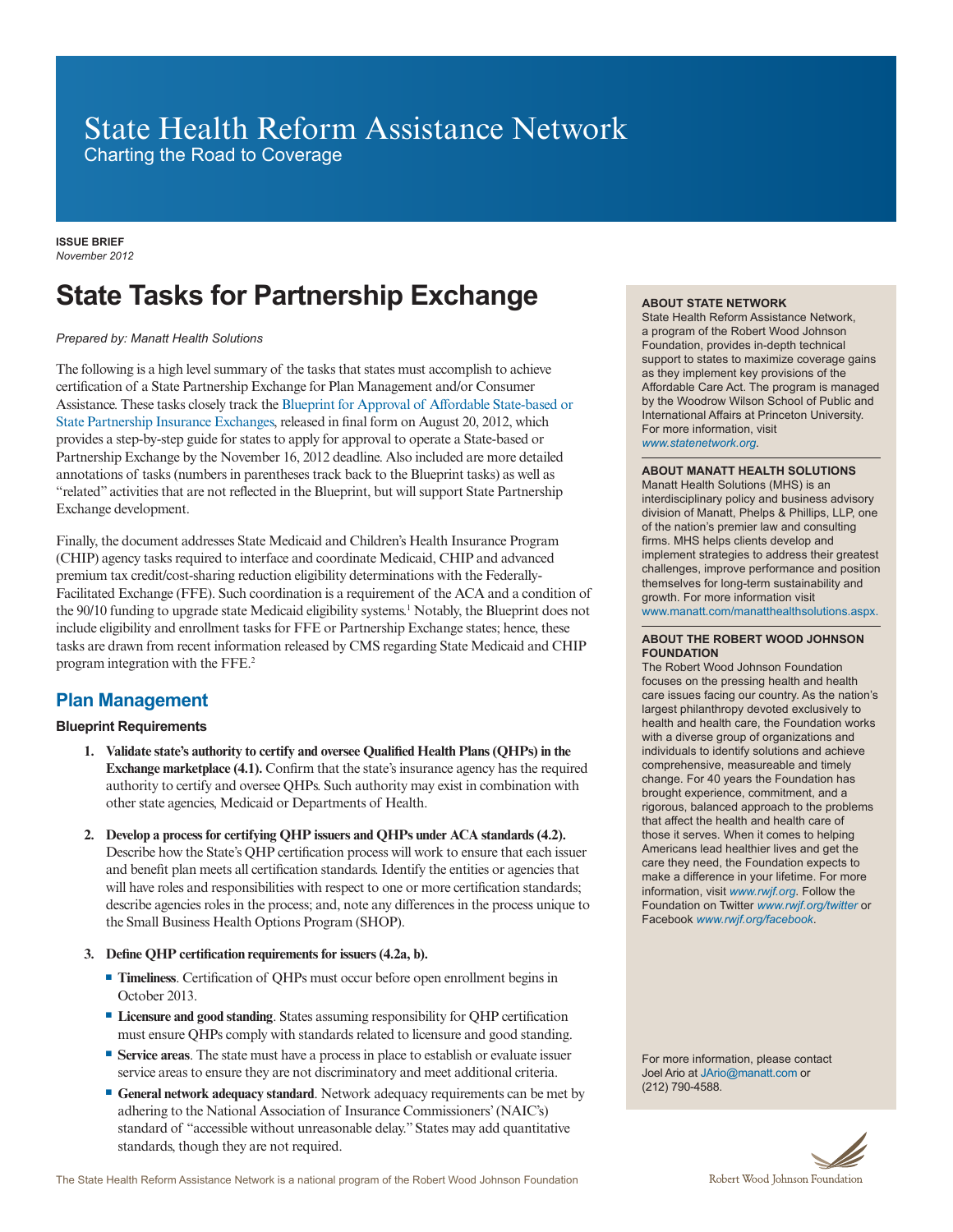- **Essential Community Providers (ECPs)**. The state must establish a standard and mechanism to ensure "sufficient" numbers and geographic distribution of a broad range of ECPs.
- **Marketing**. Marketing requirements can be met by ensuring compliance with state's laws and regulations with regard to marketing.
- **Accreditation**. The deadline for QHP accreditation can be extended to 2015 or later, but state must have a timeline and plan to implement the accreditation requirement.
- **Transparency**. The state must develop and implement specific disclosure requirements of all issuers.
- **4. Define certification requirements for QHPs (4.2b, c, d, e).** 
	- **Rates and forms (benefits)**. Rate and benefit information must be submitted to the Federal government and remain the same for the full contract year.
	- **Essential Health Benefits (EHBs)**. Plans must provide coverage for all EHBs.
	- **Actuarial value.** Plans must have cost-sharing that meets one of the four metal level values (platinum, gold, silver and bronze). The U.S. Department of Health and Human Services (HHS) will provide states with an actuarial calculator.
	- **Cost-sharing reductions**. Plan variations must be supported by data sufficient to analyze compliance with cost-sharing reduction regulations.
	- **Discriminatory benefit design**. Benefit designs cannot discourage enrollment of individuals with significant health needs.
	- ■ **Insurance reforms**. Though federal rules are currently pending, plans must comply with new rating rules (for example, age bands and family composition tiers) and other insurance reforms.
	- **Rate increases**. Rate increase justifications must be submitted prior to the implementation of an increase. Justifications must be reviewed and posted on the appropriate website.
- **5. Select or procure plan management information technology (IT) system or processes to support collection of QHP issuer and plan data, facilitate QHP certification activities, manage QHP issuers and plans and integrate with FFE (4.3)**. Collect data that will enable the state to analyze rates, benefits and cost-sharing reductions to, for example, generate consumer premiums or identify the silver plan with the second-lowest cost for premium tax credit calculations. The NAIC is in the process of upgrading the System for Electronic Rate and Form Filing (SERFF) to support state plan management activities.
- **6. Develop process and system requirements for monitoring plans on an ongoing basis, including a process for monitoring performance that includes complaint resolution and analysis (4.4)**. States must have a process to collect, analyze and resolve complaints. There may be opportunities for coordination with a federally-initiated consumer assistance program, and the state may want to rely on or integrate with similar processes that may already be in place in other agencies (for example, insurance and Medicaid agency ombudsmen programs).
- **7. Develop the capacity to support and provide technical assistance to issuers to ensure ongoing compliance with QHP operational standards (4.5)**. This is a common function for many state insurance departments.
- **8. Develop QHP issuer process for recertification, decertification and appeal of decertification (4.6)**. Develop a process for transitioning enrollees to new QHPs in the event of decertification, with particular attention to any differences that exist for SHOP enrollees. An ACA-compliant appeals process for decertification decisions must also be put into place.
- **9. Establish timeline for QHP issuer accreditation and develop systems and procedures to ensure compliance (4.7)**. States must develop a timeline even though this requirement can be met in 2015 or later. HHS has established a temporary "phase one" accreditation process, having selected the National Committee for Quality Assurance (NCQA) and the Utilization Review Accreditation Commission (URAC) as the only two recognized accrediting entities.
- **10. Define minimum quality reporting requirements for QHPs and develop systems and procedures for insurer data collection and analysis (4.8)**. HHS has stated that there will be future guidance on the ACA requirements related to quality, meaning states have flexibility in implementing quality provisions under broad statutory requirements.
- **11. Transition enrollees in the Pre-Existing Condition Insurance Plan (PCIP) into the Exchanges (3.14)**. States must follow federal procedures to ensure that PCIP enrollees do not have lapses in coverage as they transition to Exchange coverage.
- **12. Comply with HHS IT guidance (9.0)**. Ensure an adequate technology infrastructure and bandwidth, and comply with federal guidance, including quality management and testing requirements.
- **13. Comply with privacy and security requirements (10.0)**. Ensure the privacy and security of protected information and comply with federal standards, policies and procedures.
- **14. Oversee, monitor and report on plan management activities (11.0).** Track and report on federally-prescribed outcome metrics, and uphold financial integrity provisions, including accounting, reporting, and auditing procedures.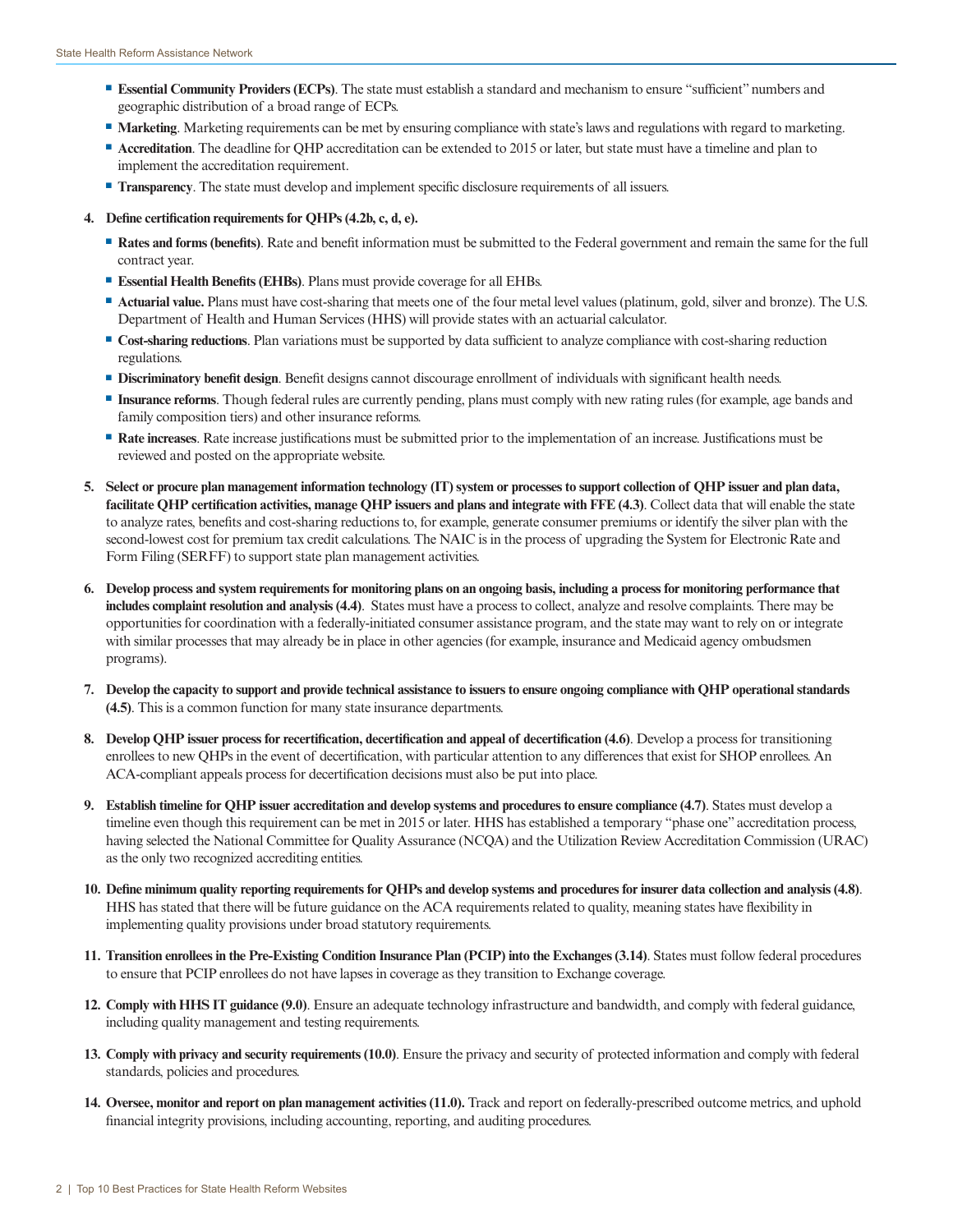- **15. Comply with contracting rules (12.0)**. Follow federal rules for contracting and outsourcing agreements.
- **16. Enter into agreements and submit data (13.1)**. State must have an overall agreement in place with HHS to operate the plan management activities, and must agree to a process for the timely submission of data in FFE-specified formats.

#### **Related Plan Management Tasks**

- **17. Designate one of ten benchmark plans as the state EHB plan**. States must submit declaration letters to HHS articulating their designated EHB benchmarks or default to the largest selling small group plan in the state market. The EHB benchmark plan decision is time critical because insurers need to know what the EHBs are by the fall of 2012 to design their plans' benefit packages for filing in the first quarter of 2013.
- **18. Develop QHP participation strategy**. Determine whether QHPs meet the best interest test simply by meeting certification standards (open marketplace approach) or whether the best interest test requires higher standards for participation (active purchasing approach).
- **19. Develop QHP procurement strategy**. Determine whether insurer product offerings are to be limited and/or standardized beyond what is required by ACA (or in other words, are insurers permitted to offer only a limited number of products per metal level, and will costsharing be standardized, for example).

## **Consumer Assistance**

### **Blueprint Requirements**

- **1. Manage and operate a Navigator program**. Designate a state entity to enter into the necessary agreements to give the entity the authority and capacity to manage and operate a Navigator program in conjunction with the FFE. The exact division of labor is not clear from the Blueprint on issues such as selecting the Navigators, but the state entity would support, administer and oversee at least the following aspects of the Navigator program:
	- **Ensuring Navigators are appropriately trained.**
	- Ensuring adherence to training and conflict of interest standards established by the FFE.
	- **Ensuring adherence to privacy and security standards developed by the FFE.**
- **2. Establish an in-person assistance program**. This task was an addition in the final Blueprint and appears designed to enhance the Exchange's readiness to serve consumers by requiring states applying for a consumer assistance partnership to establish "an in-person assistance program distinct from the Navigator program" and have a plan to operate the program in compliance with FFE guidance, policies, and procedures.

## **Related Consumer Assistance Tasks**

- **3. Continue stakeholder consultation**. Determine how best to continue grant-required engagement with consumers, small businesses, Medicaid and CHIP agencies, agent/brokers, employer organizations and others.
- **4. Coordinate outreach strategy with the FFE**. Continue outreach work, especially with target populations: individuals, small businesses and their employees, agents/brokers, employer groups, health care providers, community based organizations, tribal organizations and advocates for hard-to-reach populations.
- **5. Continue refining the role of agents and brokers**. Consider how current state laws and regulations governing agents and brokers facilitate or impede the goals of the Exchange and broader access to health coverage through tax credits and public programs, such as Medicaid and CHIP. Determine whether to work with the FFE on alternative access through web brokers.

# Eligibility and Enrollment Tasks<sup>3</sup>

- **1. Develop the state's Medicaid and CHIP verification plan, including verification requirements, useful data sources and reasonable compatibility standards.**
- **2. Determine whether the state will elect an "assessment" or "determination" approach to Medicaid and CHIP eligibility determinations in the FFE and which state agency (where the state has a separate CHIP agency) will receive notices from the FFE.** 
	- **Determination:** State agency accepts FFE eligibility determination with no further verification and enrolls individual.
	- *Assessment***:** State agency may apply additional policies, procedures (including data sources and reasonable compatibility standard) that were not included in the FFE determination process. State must accept verification of individual eligibility criteria where FFE applies state rules.
- **3. Develop systems capacity and applicable business rules to enable the Medicaid and CHIP agencies to:**
	- Verify applicant-attested eligibility information, including SSN, citizenship and immigration status through the federal data services hub;